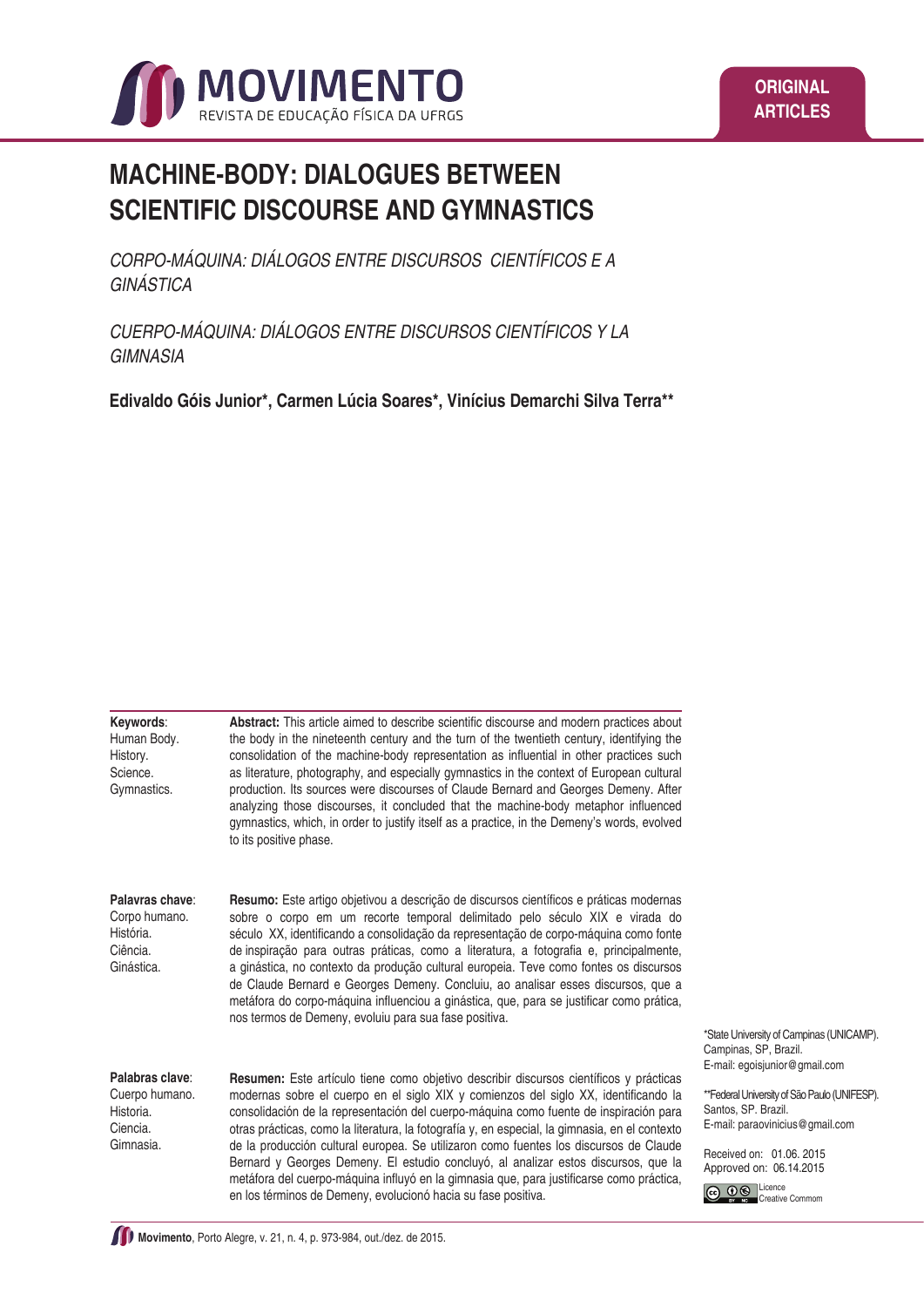#### **1 INTRODUCTION**

In the 19<sup>th</sup> century, more specifically in the 1860s<sup>1</sup> – at the peak of modernity – Claude Bernard (1813-1878), in his 1865 work *Introduction a l´étude de la médecine experimentale*, proposed the "experimental method" on which most of today's scientific literature is based. It was on the promises of that reason forged over three centuries that politics spread over life, operated by machinic desires as discussed below.

The consolidation of an experimental model for studying the body is a contemporary discourse that established itself as a historical monument in science, built on ruins and dissonances often eased by historicist anxiety. Given the complexity of that history of science, especially in the fields of disputes and their axiological changes, it would be prudent not to approach the being of science or any a priori ontology here.

We want to think of 19<sup>th</sup>-century echoes, of this clear network of solidarities and intercommunicability. Therefore, we do not assert an idea of history as progress or even as linearity. Thinking of 19<sup>th</sup>-century echoes in the constitution of this body-focused knowledge is more like finding its dynamics made of ambiguities, ruptures, discontinuities and permanences which, however, are woven into thin networks. From this perspective, we are interested in thinking about how those discourses and practices related to the body, constitutive of science and influencing the field of culture, reflect layers of social life. Hence the importance of, the need for and even the duty of reflecting on that knowledge about the body in science under a mental atmosphere of its own time, providing answers to problems of conscience that are no longer exactly ours, as Marc Bloch tells us (2010).

The design of the body in history is done with traits outlined by the body itself, through the different ways for talking about it, with traces that we often no longer recognize in the present. It would be important to emphasize that its choice as a history's object has only recently acquired high status in the field of Human Sciences. That is because this way of making history in which the body gains status of object is typical of the Analles School and the boundaries and interactions established by intellectuals affiliated to it, of the need they suggest for approximation with the other Social Sciences, with Education, Philosophy, Psychoanalysis and Art. That understanding is indebted to thinkers such as ethnologist Marcel Mauss (1936)<sup>2</sup> who, with his classic study of body techniques, treated the body as the symbolic archive of societies, of their ways of educating themselves and living, of the *habitus*; Norbert Elias (1994; 1995) and his studies on civilizing processes published from 1939 on, in which he historicizes psychological economy based on the contribution of Sociology and Psychoanalysis; historians like Marc Bloch (1987, 2001), who in the 1940s argued for the need to sniff out human flesh and reflect on human beings behind all social life, and that a "[...] history more worthy of that name than the timid trials to which our possibilities limit us today would consider body adventures [...]" (2001, p. 91); Michel Foucault (1980, 1998, 2003, 2008), who in the 1970s produced numerous studies on the centrality of the body in medicine, of the power over the body and life, of biopower and biopolitics. There are certainly many other thinkers who could be mentioned here, but those we pointed out open that definition of a new object that contributes new problems and interpretations. These authors lent legitimacy to historian Denise Sant'Anna's (1994) views that there is a general idea that



<sup>1 &</sup>quot;*We need very much a name to describe a cultivator of science in general. I should incline to call him a Scientist. Thus, we might say, that as an Artist is a Musician, Painter, or Poet, a Scientist is a Mathematician, a Physicist, or Naturalist*" (WHEWELL, 1860, p. CXIII). 2 Communication presented to the *Société de Psychologie* on May 17, 1934.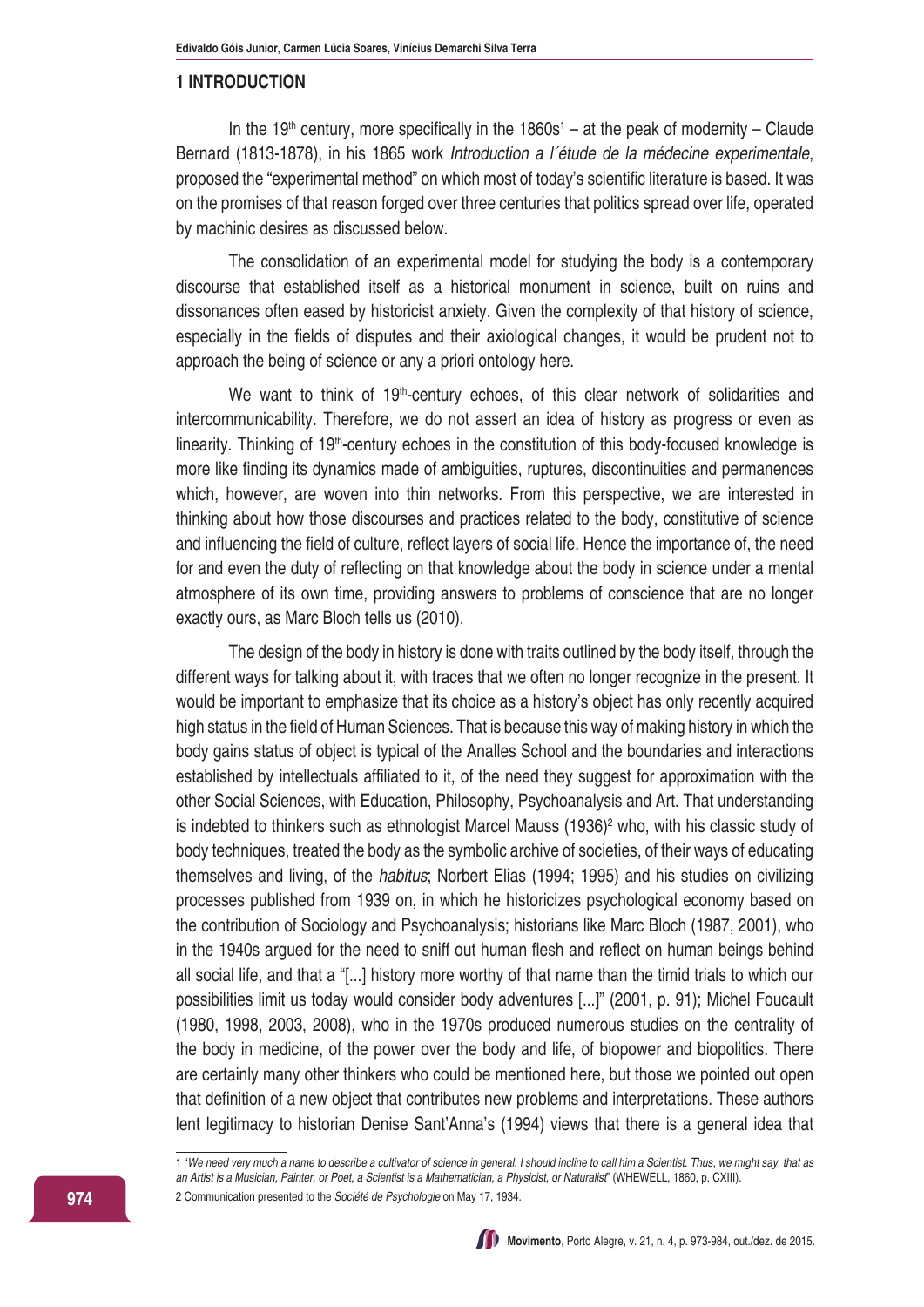our attitudes, the most banal ones, our values, the most dear ones, our intolerance and our sensibilities, the simplest ones, are produced by history and that idea helps us understand the differences that operate in time with respect to that set of attitudes, gestures and thoughts.

We could say that it was this movement of thinking in history that allowed the emergence of new objects, new problems and new interpretations, through which it was possible to consider and configure the body as history's object of study and, above all, to historicize its own configuration in modern science.

> While the body is a multiple object, while it can represent highly different dimensions of life such as sensitivity, the very expression of an individual or a social group, or even real mechanics connected to work, it evokes so many images, it suggests multiple possibilities of knowledge, it expands territories and horizons of social life and it says more, perhaps, than indicators of poverty or wealth ... (VIGARELLO, 2000, p. 299).

In this article, we aim at describing some of those discourses within a time frame delimited by the 19<sup>th</sup> century and the turn of the 20<sup>th</sup> century, identifying the consolidation of a machine-body idea that will become a source of inspiration for other practices such as literature, photography and especially gymnastics in the context of European cultural and scientific production.

Thus, understanding how the body was described by science within a broad timeframe in Europe can teach us about its specific and common influences. Mercantilist societies that grow economically by reorganizing their mode of production in capitalism, such as France and England, can transform or preserve body practices anchored in structural conditions but also in a specific mentality.

We do not intend to sail in open sea through the turbulent currents of concepts and categories; we will limit our ship to the coast, identifying some authors and works as the bastions of knowledge and  $19<sup>th</sup>$ -century sensibilities – bastions that have been used as defense platforms for certain practices, thus preventing assaults by other rationalities situated among those approved by science. As sources, we were particularly interested in the discourses of physiologists Claude Bernard (1813-1878) and Georges Demeny (1850-1917). They provide approximations and differences on the human, gradually characterized as a complex machine. Going over their permanences and discontinuities, we will observe their impact on body practices such as gymnastics.

### **2 THE MACHINE-BODY**

A machine body would be clean, more productive, morally effective. This representation is certainly anchored on an economic view, because the body is then thought of as a machine that produces. The key to understanding the meaning of body representation at the time of capitalist consolidation is to think that in this mode of production, labor power is sold to the holder of capital, and the human body was seen at the time by governments as a producer good, somewhat belonging to the nation, which should take care of it, resulting in terms as "human capital" or "human engine" (RABINBACH, 1992).

During the  $19<sup>th</sup>$  century, these discourses on the body contributed to a slow spread of body practices present in everyday habits such as hygiene and even in artistic practices such as literature.

Soares and Fraga (2003), for example, see a pedagogy of bodies that are straight and averse to deformities in the early 19<sup>th</sup> century. Researchers use the literature of the period as a source to describe a representation of a straight, anatomically erect body, by observing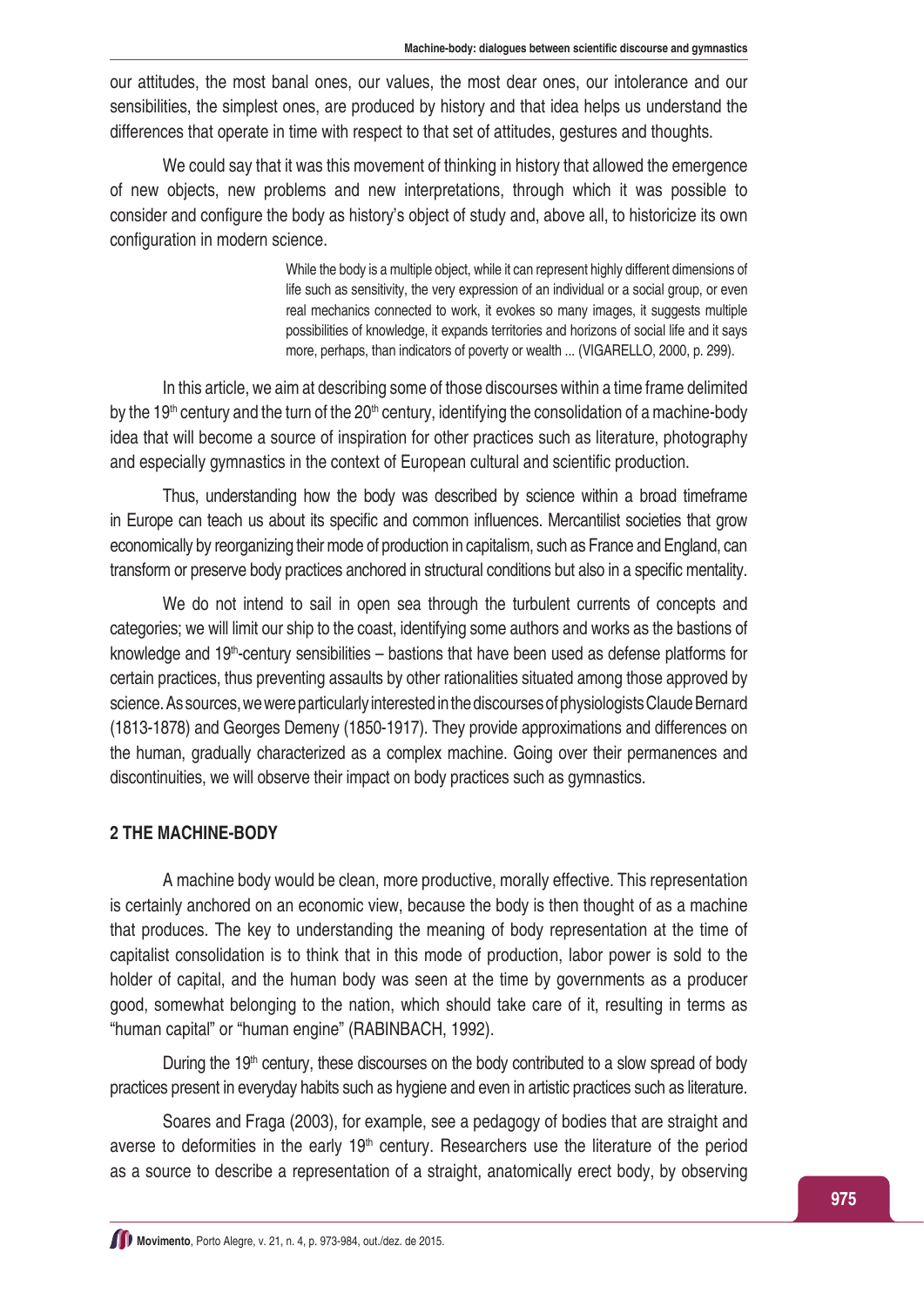the literature of Victor Hugo (1802-1885). The character of Quasimodo, the bell-ringer of Notre-Dame who is embarrassed of being looked at by other people because of his physical appearance, is described through a representation of denial of deformity. The aversion to Quasimodo's appearance reveals a view of the body as opposed to character, i. e., the ideal of an erect body without deformities.

Victor Hugo describes the enclosure of Quasimodo's body, kept from socializing because of his appearance. Thus, deformity should be omitted, hidden, exiled in nursing homes, prisons, asylums, isolation hospitals (SOARES; FRAGA, 2003).

Also in the literary field, regarding that presence of the body manipulated by science, there was the fascinating belief about mastering nature, which did not prevent literature from resisting that optimism, reminding it of its limits. One example is Mary Shelley's *Frankenstein or the Modern Prometheus*, whose first edition appeared in 1818. That modern version of the myth of Prometheus<sup>3</sup> – the provident, he who foresees and thinks before acting – offers, in a sense, something of the strange and new view and perception of humans about their bodies in the period.

Mary Shelley's character, Dr. Frankenstein, wants to undertake a project within the positive spirit based on the science, that is, a perfect man consisting of isolated parts, bright and whole, made by reconstituting pieces of dead flesh. However, control of bodily nature became a failure because dead flesh compromised his positive project of superior creation and he could go no further. Anatomy was not enough, and the analysis of *natural* processes of decomposition and decay of the human body in a sense betrayed him. The body, once a place of beauty and strength, very soon becomes food for worms. In the words of Mary Shelley's Dr. Frankenstein:

> [...] I saw how the fine form of man was degraded and wasted; I beheld the corruption of death succeed to the blooming cheek of life; *I saw how the worm inherited the wonders of the eye and brain* […] I collected bones from charnelhouses; and disturbed, with profane fingers, the tremendous secrets of the human frame. (SHELLEY, 1869, p. 43)

This literature criticizes a science that peers on life, which is not satisfied by direct observations of inert bodies typical of anatomy designed by Vesalius (TERRA, 2007). Medical science of the  $19<sup>th</sup>$  century wanted to extrapolate the field of observation and description; it aimed at understanding life in order to master it. Examples are found in the scientific production of Claude Bernard (1813-1878), French physiologist who dedicated himself to medical studies. Although he was not the first researcher to engage in experimental physiology, he was the main articulator of a scientific method for observations of biological phenomena (CAPONI, 2001).

In this regard, Bernard created the limits and specifics of experimental medicine regarding previous medical research. In the 1878 book *La Science expérimentale*, an expanded re-edition of his 1865 classic *Introduction à l'*étude *de la medecine expérimentale*, he pointed out:

> In order to understand the peculiarity of the physiological problem, it is necessary, first of all, to limit general physiology and show that it is an experimental science rather than a natural one. Natural sciences are sciences of observation or descriptive sciences. They provide us with prediction of phenomena, but they remain as contemplative sciences of life. Experimental sciences are experiential or explanatory sciences. They go beyond the sciences of observation on which they are based and become action sciences, i. e. sciences that conquer nature. (BERNARD, 1878, p. 101)

3 According to Camus (1965), while Prometheus loved men enough to give them fire, freedom, arts and techniques, humanity is increasingly self-absorbed in the latter, in a machinal existence, dealing with art and the inconclusive world as barriers and stigmas.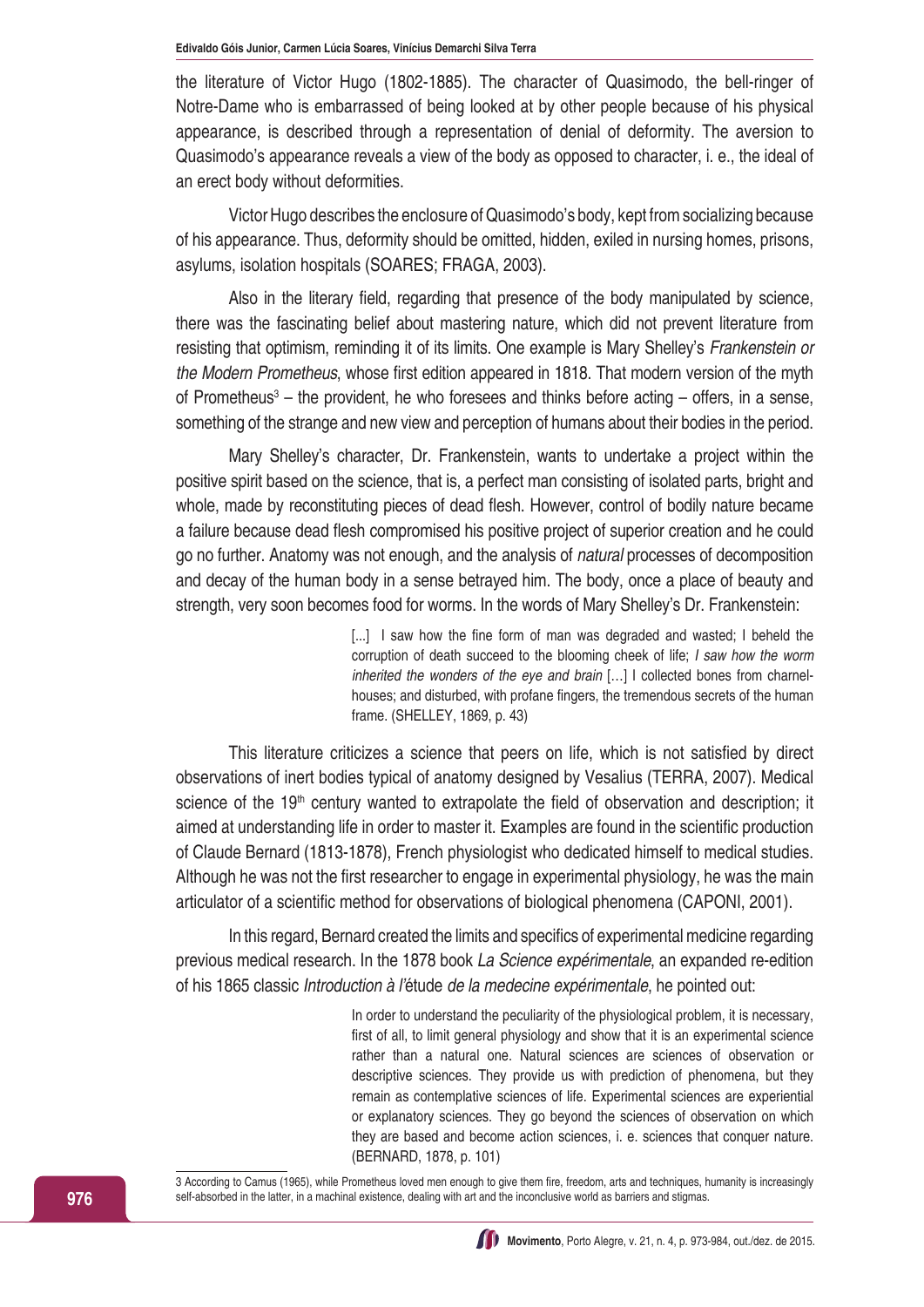Mastery of nature through scientific rationality – that form of knowledge typical of the 19<sup>th</sup> century – clearly nourishes the processes of industrialization and urbanization forged at that time and contributes to a representation of what is modern. In this sense, objectivity of physics and chemistry inspired a medical science willing to scrutinize the body as a physical object, as a machine. Claude Bernard emphasized:

> I want to demonstrate that the phenomena of living bodies are, like those of inorganic bodies, subject to absolute and necessary determinism. Life science cannot employ other methods or have other bases than those of physical science [*science minérale*] and there is no difference to be established between the principles of physiological sciences and those of physical and chemical sciences. (BERNARD, 1878, p. 40)

Object and subject are also involved in this rationality project, since, just as certain structures of the living body will be sacrificed by scientists' hand in order to discover their respective failed functions, their eyes will also rightly "armed" with special equipment so the phenomenon can be perceived, imperfect as it is, which makes the experiment a process of mediation between the subjective and the objective worlds (TERRA, 2002). Such objectivity leads Bernard to advocate theoretically that for life sciences, every phenomenon had a primary cause that, repeated under the same conditions, reproduces the same results in a deterministic causal relationship. As in mechanical physics, the body was subjected to laws. Physiology had then only one way to go: understanding the body in order to intervene in it and change it. In his 1867 *Rapports sur les progrès et la marche de la physiologie générale en France*, Bernard says that:

> In experimental sciences, where we seek the effective laws of phenomena, it is necessary to study organic differences to lead each of them back to its elementary material conditions of manifestation. That is why I said, regarding nerve properties, that by seeking to erase the differences in order to mix everything in analogies and similarities, we prevent the progress of general physiology as I understand it. I did not know that I would in fact develop it later, that is, consider general physiology as a science destined to remain in the contemplative realm of natural sciences, but much more as an experimental science intended to act on the phenomena of living beings (BERNARD, 1867).

While 20<sup>th</sup>-century physics stands out as a basis for mechanics that changed the world with new technologies, life sciences could not be out of that modern context, and one of the most frequent and successful ways to show that closeness was the metaphor of the body as a machine. In his words:

> The primary cause of life lies in evolution or the creation of the organized machine; but once created, the machine works because of the properties of its constituent elements and under the influence of physical and chemical conditions that act on them. For the physiologist and the experimental physician, the living organism is nothing more than a remarkable machine, equipped with the most wonderful properties, put into action with the help of the most complex and fine mechanisms. It is a machine in which they must analyze and determine the mechanism, in order to modify it, since accidental death is nothing but the displacement or destruction of the body as a result of disruption or cessation of the action of one or several of those vital mechanisms (BERNARD, 1867).

The hope of controlling bodily nature gains new nuances from experimentation. Once unveiled, the machine could provide science with the power of remediating its collapse. The aims were somewhat optimistic because their supporters fully believed that the objectivity of positive thinking, superior to metaphysical thinking, was able to intervene and modify the body, making it more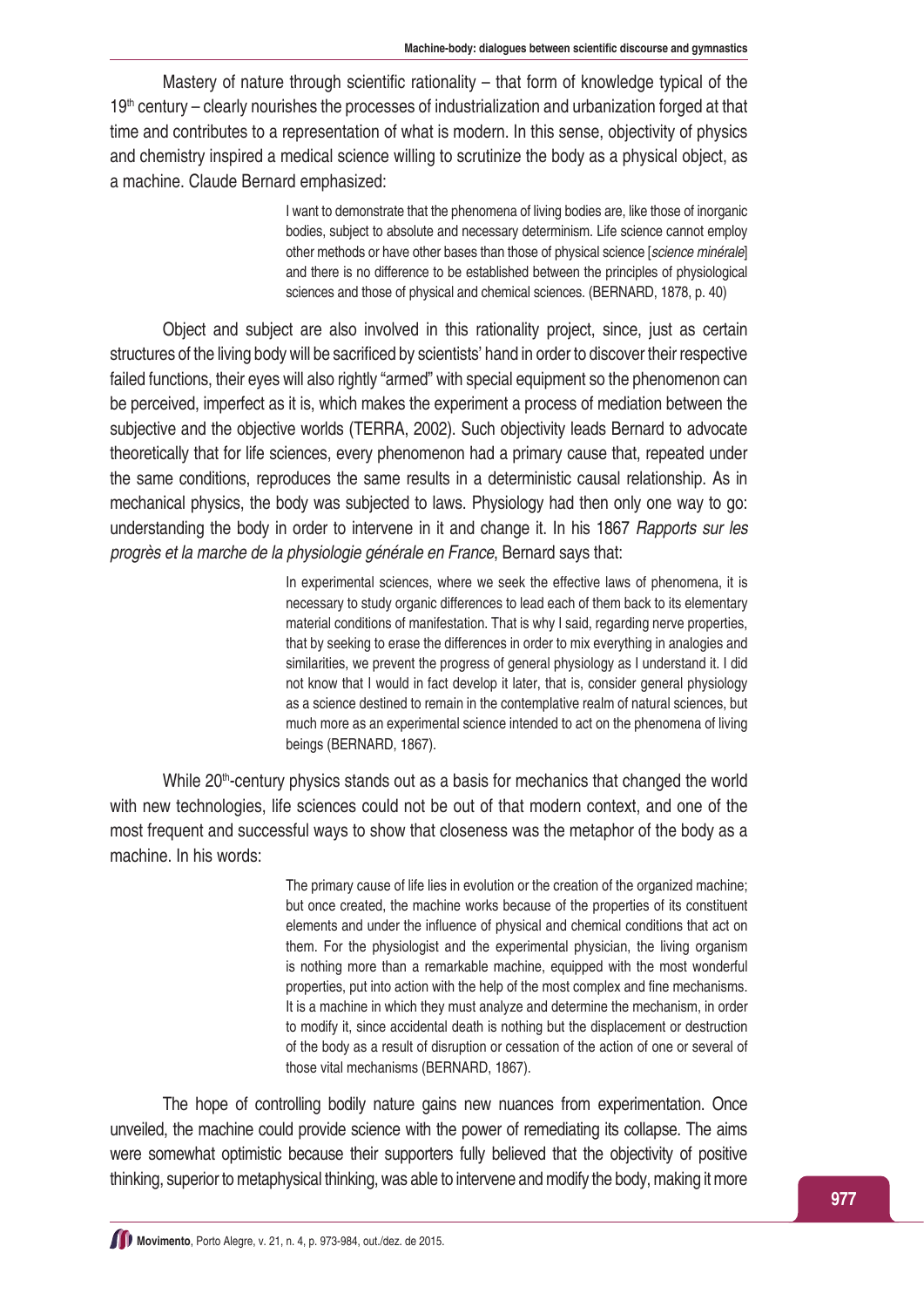resistant, or even to reproduce it for replacement of damaged parts. Those were tangible applications in the medical field, but also in body practices regarded as accessories in the machine-body project through its control and maintenance, better known in that century as a rational exercise.

## **3 THE MACHINE IN MOTION: DISCOURSES AND PRACTICES ON BODIES**

The body view from machinic logics gains more ground in medical discourses, which, in turn, through representation of objective and scientific rationality, influenced modern culture. The work of Etienne-Jules Marey (1830-1904) contributed to that link. As a French physiologist and photographer, he was a pioneer in capturing the movement of bodies through photography, thus contributing for science to understand it as a machine.

At first, photography was considered more like a technique, and science was enthusiastic about it for its ability to capture body movements with more precision and accuracy. It was in physiology that Etienne-Jules Marey stood out by developing photography techniques, inventing mechanical devices that helped the new studies of the body in the field of thermodynamics. One of the most notable devices produced by Marey based on photography technology was chronophotography, which captured a body movement on a single photographic plate to allow the biomechanical analysis of movement (TERRA, 2002).

Again, the machine-body is an object of empirical observation and can now be captured under a specifically modern aesthetic that, combined with scientific and mechanical analysis of body movements, associated physics and biology. Dissemination of new body practices is contemporary to those scientific representations and was certainly influenced by them. For example, gymnastics in France, through slow diffusion, gains the attention of doctors and authorities in the 19<sup>th</sup> century (VIGARELLO, 2003; VIGARELLO; HOLT, 2008; SOARES, 1998). Studies on the body revealed the importance of its development and training to maintain individual health, but above all social energy (RABINBACH, 1992).

According to doctors, it was necessary to methodize gymnastics, make it contemporary to physiology theories, which refuted the value of physical wear, advocating energy saving and development in training (GOELLNER, 1996; SOARES, 1996). To this end, rational and scientific gymnastics is structured, having as one of its exponents Georges Demeny (1850- 1917), Marey's collaborator at *Station Physiologique*, a laboratory where he produced most of his work. While Marey approximated engineering to life, Demeny was his applied arm: a French biologist and a teacher (SOARES, 1998; SOARES, FRAGA, 2003), he was a frequent practitioner of gymnastics and stood out in the studies of movement analysis by inventing a *chronophotographic* camera (BAKER, 2007). He founded the Society for Rational Gymnastics and worked at the Joinville-Le-Pont School of Gymnastics (SOARES, 1998; MELO, 2005).

Demeny devoted himself to studies on energy and efficiency of movements, concerned about the harmful effects of excessive physical exercise without systematization. At that moment, it was important to consolidate a practice of gymnastics under the auspices of physical and biological sciences, opposing it to spontaneous exercises. In order to achieve that, it was necessary to build a warning discourse about the benefits of rational gymnastics and the dangers of non-systematic gymnastics (SOARES, 1998). In the preface to *Guide du Maitre: chargé de l'enseignement des exercices physiques dans les* écoles, a guide for gymnastics teachers written in 1898 and published in 1904, he argues that: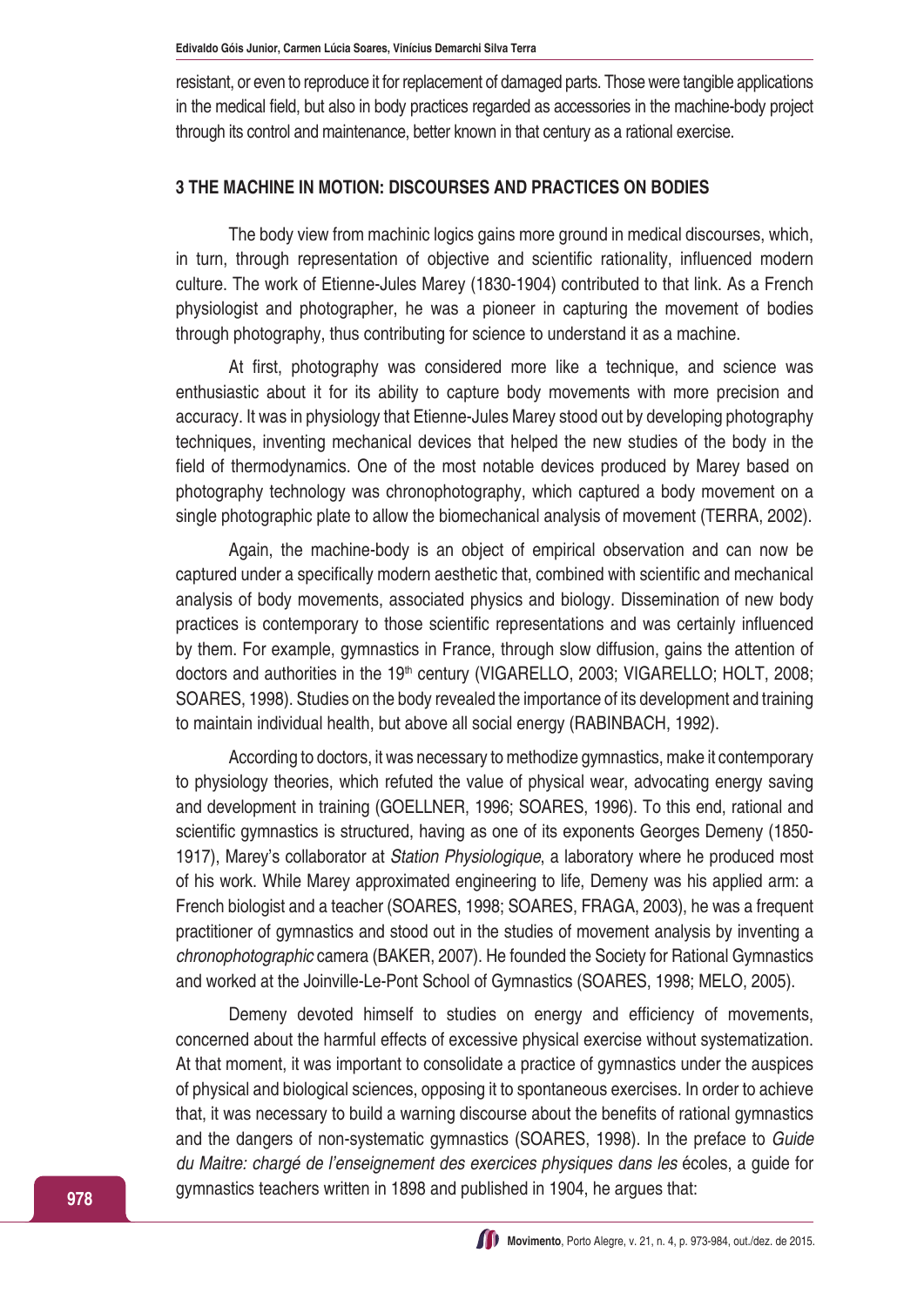Moral improvement of men is linked to their physical condition. Physical Education ultimately aims at enhancing the performance of each one at work and using the energy spent as well as possible; it is therefore an economic issue of utmost importance for the whole nation. Having understood that, educators play a critical role; their task will become less miserable if those truths are understood; men who govern should propagate them. In a well-organized society, each person, to the extent of his or her wisdom and strength, has the duty to put science at the service of common good (DEMENY, 1904a, p. 8).

For Demeny, the hygienic purposes of exercise would only be achieved under scientific principles, as explained in Les bases scientifiques de l'éducation *physique*, originally published in 1903 (DEMENY, 1931). For this, it was up to its advocates to organize gymnastics as a systematic practice, unifying its principles and demanding state intervention translated as public investment in organizing gymnasiums and in its dissemination in schools (GLEYSE et al., 2002). Central to this speech was the appreciation of gymnastics as a body care practice using the machine metaphor. In his 1904 text *Mécanisme et education dus mouviments*, Demeny writes:

> Our body is subjected to the same laws as ordinary machinery; limb movement and mass displacement of the body are the result of internal or external forces.

> The former have their origin in muscles, they change the shape of our body and the relative positions of the bones; they are contractions and muscle tone, elasticity and toughness of our tissues.

> The latter forces are external, constantly in conflict with the former. Our body and our members are heavy, just like dumbbells, bars, clubs and other portable devices we use to increase our efforts. That weight is a force for overcoming difficulties or acquiring balance; it is always exerted vertically. To change the direction of that action, it is necessary to use balancing machines, with springs and oppositions. (Fig. 1) (DEMENY, 1904b, p. 1-2)



Source: DEMENY, 1904b, p. 2.

The human machine instrumentalized exercises from portable devices designed as training technology. The machine-body in interaction with external forces potentiated by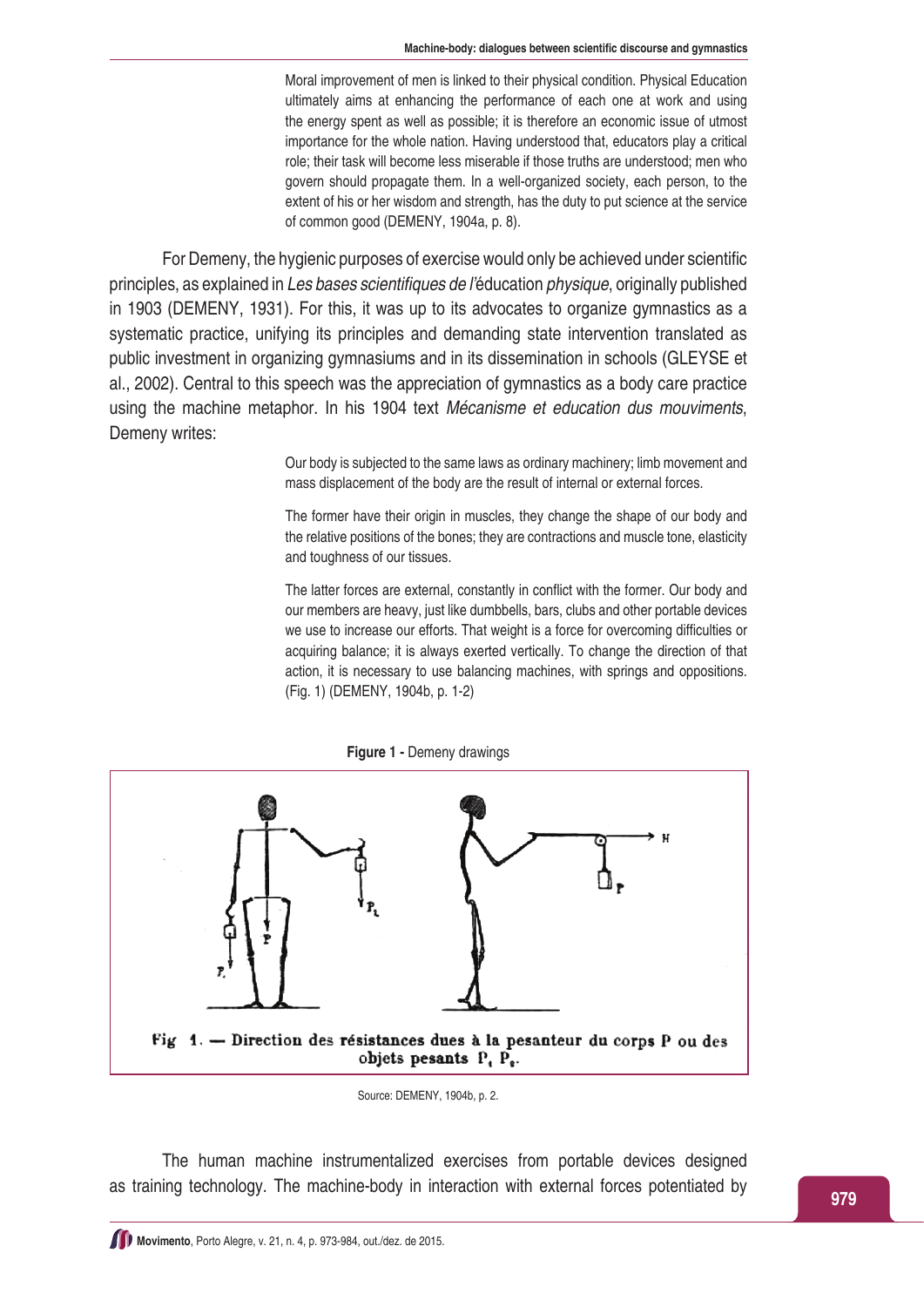instruments and objects drew men away from an intuitive relationship with movement, to bring them closer to systematized and organized knowledge under a mechanical logic of precise calculation. Dumbbells, weights and bars were extensions of the body itself that made exercises more efficient. Thus, Demeny contributed to construct a representation that, in his words, alluded to a truer, scientific gymnastics, that is, the result of evolution, which, in those days meant the birth of a "real Physical Education". It was the ultimate project of his life: to conceive true Physical Education. For this, many choices were made while other practices and discourses were considered outdated and anachronistic. After all, in order to ratify that stance about the machine-body, about scientific Physical Education, relating bodies with physics and mathematics it was not enough; it was necessary to use the story to stand as vanguard, setting prior stages where their representation was the outcome of a linear trajectory in time. In his 1909 book *Evolution de l'*éducation *physique: L'*école *française*, Demeny, after a 30-year career in gymnastics, decides to tell this story, highlighting French Physical Education:

> The reform of our physical education should not be a failure. Let us increase our resources and bridge the gaps, but let us not make an exchange that can present disadvantages or careless action by the simple pleasure of change.

> We repeat at length the name of Ling, but we ignore the names of those who preceded him; we forget the efforts made among us and the remarkable work that paved the way for true scientific and French physical education. It is strikingly unfair, and it is our duty to remedy it (DEMENY, 1909, p. 8).

In that book, Demeny creates a timeline describing three stages of Physical Education's evolution. The first one is empirical Physical Education, devoid of scientific basis, found since Greek and Roman influences from Antiquity to the mid-20<sup>th</sup> century, such as the propositions of Francisco Amóros, Eugène Paz, Napoléon Laisné. He called the second stage "*tâtonnements*" – an intermediate stage between empiricism and scientific thinking, characterized by trial and error, and by slow progress in understanding physical exercises. In that stage, Demeny highlights Swedish gymnastics, seeing it as pre-scientific exercise. In his words:

> Newcomers were tasked, no one is quite sure exactly why, with introducing the Swedish system among us, with the absolute and immutable idea of imposing it, without responding to our arguments, with its dogmas and mistakes. Can we accept such a way of proceeding? If the Swedish system is truly scientific, could it not be easily established through procedures of modern science? Are its results not tangible and measurable? (DEMENY, 1909, p. 121).

In the third and final stage, called "positive stage" [*phase positive*], Demeny elected positive Physical Education as the truly scientific gymnastics practice. Of course, the principles he advocated, such as economics of energy and efficiency of exercises, were present in positive Physical Education. Based on individual records, that gymnastics was based on experimentation, ascribing scientificity to his pedagogy. In the clash between different traditions and gymnastics propositions, Demeny stood as representative of experimental science, and thus saw his method as the truest one – the last step in the history of the evolution of Physical Education. He considered that only his proposition had physiological and mechanical basis for understanding that:

> Physical education is necessary; it is part of general education; it is inseparable from moral education and intellectual education. It does not consist in seeking athletic strength or overcoming hardship imagined without reason; it teaches man to give his best in a useful work, with minimal spending and fatigue (DEMENY, 1909, p. 279).

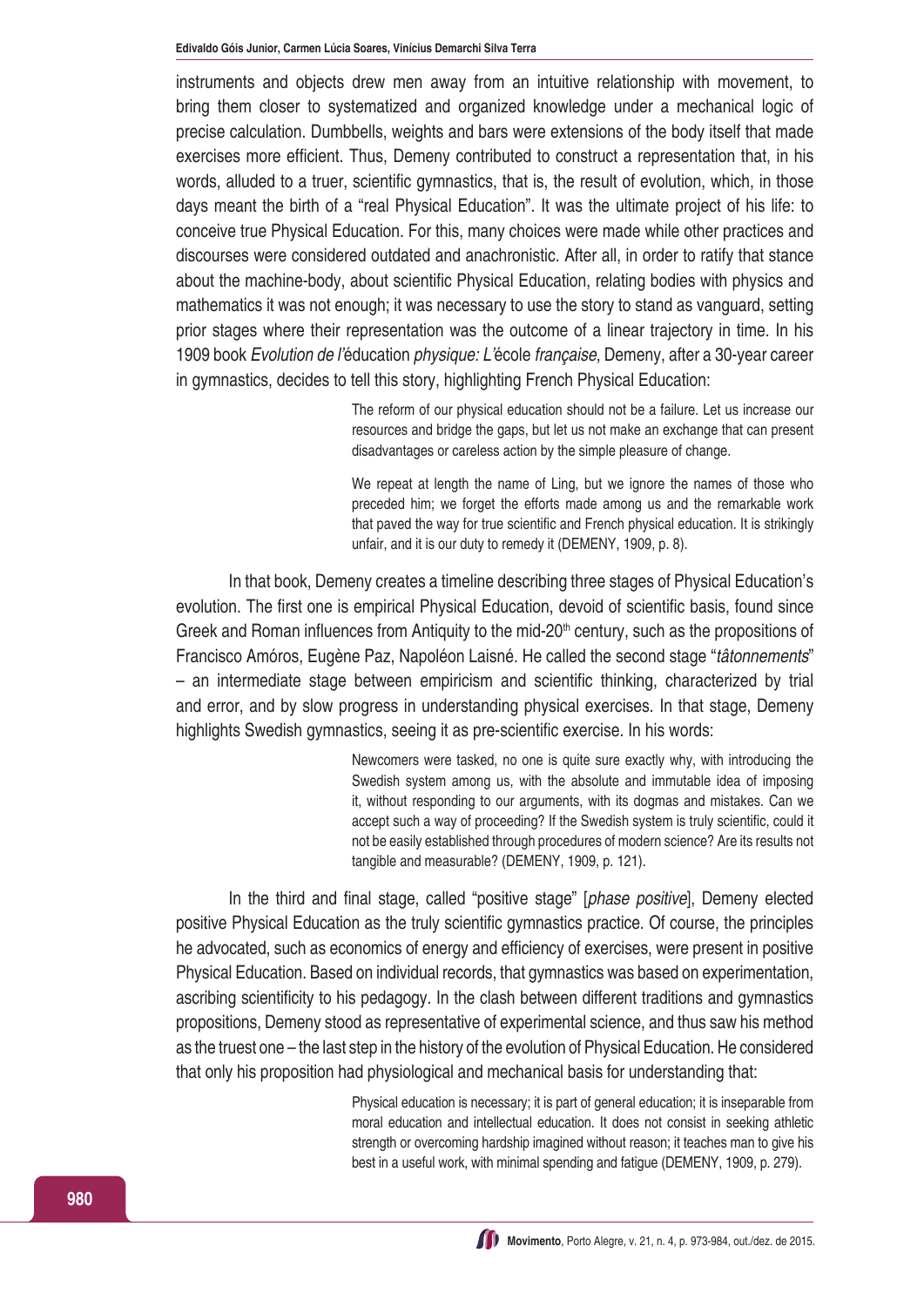As an expression of scientific thinking, the gymnastics conceived and methodized by Demeny produced a discourse excluding bodily practices that escaped its design. Producing a rational body, perhaps near a machine-body design still in vogue, that gymnastics would be attuned to the ideals of nation in which the struggle for life and homeland through army and work was what nourished and solidified the social body. It is under this framework that we can say that rationality of body exercises carried a strong moral character, because the body is primary the place for moral limits; it is through human gestures that we know the moral limits of a society (SOARES, 1998; VIGARELLO, 2001).

#### **4 FINAL REMARKS**

The construction of the machine-body mentality had its representations in scientific discourses and practices. In the long term, we see permanence of the body metaphor as a tool, as matter, without subjectivity, as *res extensa*. But that does not mean uniformity, because each discourse produced representations that converged to and diverged from the body. However, modernity reinforced the machine-body metaphor through science and realist aesthetics. The 19<sup>th</sup> century brought new technologies and observation possibilities for bodies and, with them, new practices were disseminated and confronted, using, in turn, the argument of authority of science.

According to Denise Sant'Anna (2001), since the  $16<sup>th</sup>$  century each body tends to be considered a machine. From the  $18<sup>th</sup>$  century on and especially in the  $19<sup>th</sup>$  century, the understanding of that machine gains unprecedented complexity, raising doctors' and educators' interest in changing it daily through science, which undoubtedly also systematized gymnastics under its parameters since the end of that century. Rational and scientific gymnastics was presented as a result of evolution because Demeny saw it as linked to positive thinking and having advantages such as objectivity and overcoming of physical practices without control, without theoretical basis, still influenced by "trial and error".

Echoes of the 19<sup>th</sup>-century discourses on body scientificity are strongly seen nowadays. As a bastion of objectivity, the body tends to be described and analyzed, mostly through the logic of the experiment, the result of a performance translated into numbers and percentiles, in a clear attempt to reduce narrative possibilities and broader scientific analysis. On the contrary, an effort might be necessary to narrate that materiality comprised of fleshes and entrails by reading its ambiguity, both material and immaterial and made of subjectivity. In this movement of thinking, it might be important to remember that their anatomy is also historical and that the design of that body at the disposal of science, if referred to history and culture, will provide other information.

### **REFERENCES**

BAKER, Richard. The history of gait analysis before the advent of modern computers. **Gait and Posture**, Oxford, v. 26, no. 3, p. 331-342, 2007.

BERNARD, Claude. **Introduction a l´étude de la médecine experimentale**. Paris: J. B. Baillière et Fils, 1865. Available at <[http://www.acgrenoble.fr/PhiloSophie/file/bernard\\_medecine\\_exp.pdf](http://www.acgrenoble.fr/PhiloSophie/file/bernard_medecine_exp.pdf)>.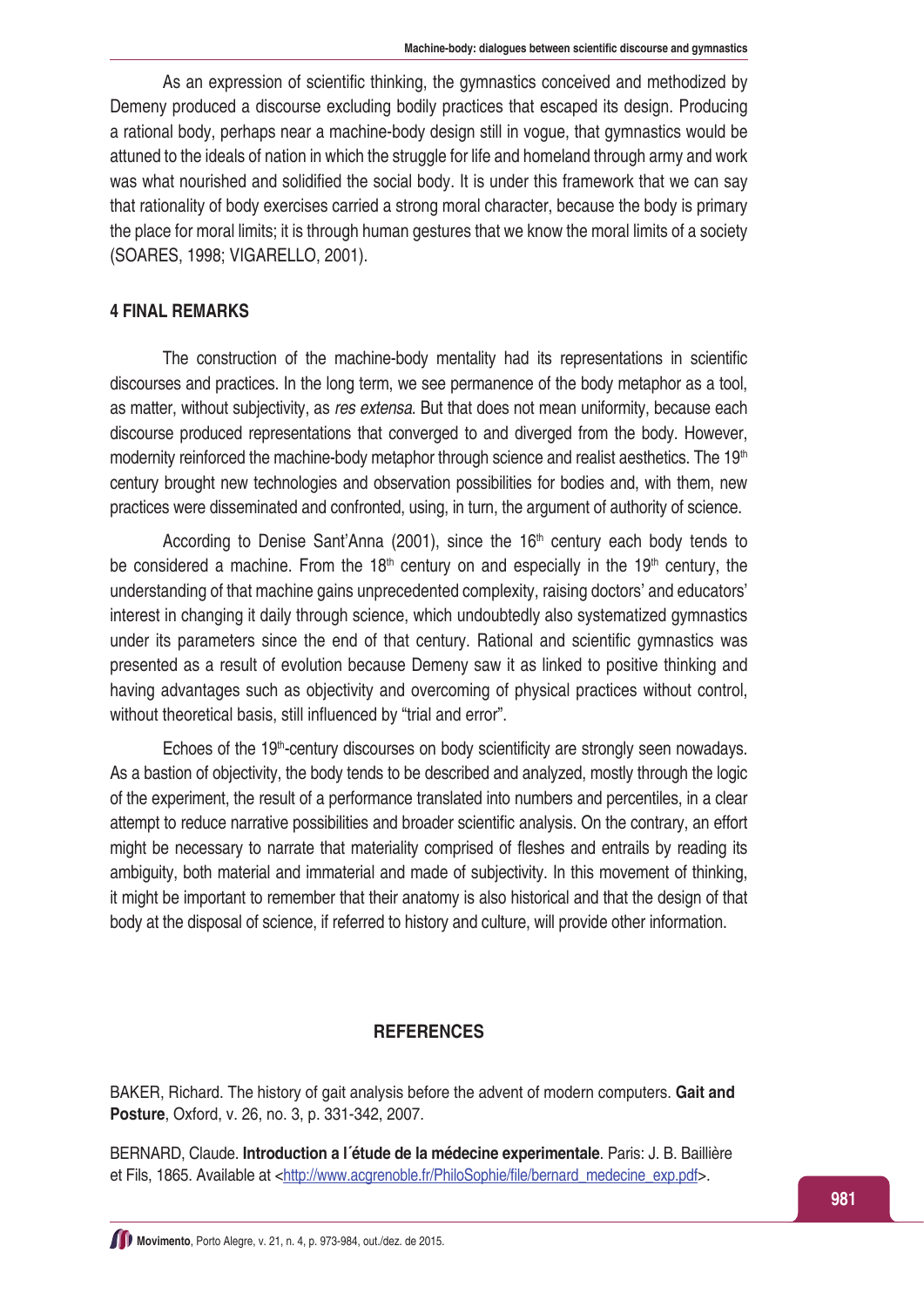Accessed on: Dec. 21, 2013.

BERNARD, Claude. **La science expérimentale**. Paris: J. B. Baillière, 1878.

BERNARD, Claude. **Rapports sur les progrès et la marche de la physiologie générale en France.** Paris: Imprimerie impériale, 1867.

BLOCH, Marc. **Apologia da história ou o ofício de historiador**. Rio de Janeiro: Zahar, 2001.

BLOCH, Marc. **Introdução à história**. 2. ed. Mira-Sintra: Europa-América, 2010.

BLOCH, Marc. **A sociedade feudal.** Lisboa: Edições 70, 1987.

CAPONI, Gustavo. Claude Bernard y los límites de la fisiología experimental. **História, Ciências, Saúde – Manguinhos**, Rio de Janeiro, v. 8, no. 2, p. 375-406, Jul./Aug. 2001.

CAMUS, Albert. **Essais**. Paris: Gallimard, 1965.

DEMENY, Georges. **Les bases scientifiques de l'éducation physique**. 8. ed. Paris: F. Alcan, 1931.

DEMENY, Georges. **Evolution de l'éducation physique:** l'ecole française. Paris: Fournier, 1909.

DEMENY, Georges. **Guide du maitre:** chargé de l'enseignement des exercices physiques dans les écoles. 3. ed. Paris: F. R. De Rudeval, 1904a.

DEMENY, Georges. **Mécanisme et éducation des mouvements**. Paris: F. Alcan, 1904b.

ELIAS, Norbert. **O processo civilizador:** formação do estado e civilização. 2. ed. Rio de Janeiro: Zahar, 1995. v. 2.

ELIAS, Norbert. **O processo civilizador:** uma história dos costumes. 2. ed. Rio de Janeiro: Zahar, 1994. v. 1.

FOUCAULT, Michel. **Os anormais**. São Paulo: Martins Fontes, 2003.

FOUCAULT, Michel. **História da sexualidade**. Rio de Janeiro, Graal, 1998. v. 3.

FOUCAULT, Michel. **Microfísica do poder**. 6. ed. Rio de Janeiro: Graal, 1980.

FOUCAULT, Michel. **Nascimento da biopolítica**. São Paulo: Martins Fontes, 2008.

GLEYSE, Jacques *et al.* Physical Education as a Subject in France (School Curriculum, Policies and Discourse): The Body and the Metaphors of the Engine – Elements used in the Analysis of a Power and Control System during the Second Industrial Revolution. **Sport, Education and Society**, London, v. 7, no. 1, p. 5-23, 2002.

GOELLNER, Silvana Vilodre. O método francês e a militarização da educação física na escola brasileira. *In*: FERREIRA NETO, A. **Pesquisa histórica na educação física brasileira**. Vitória: UFES, 1996. p. 123-143.

MAUSS, M. Les techniques du corps. **Journal de Psychologie**, Paris, v. 32, p. 1-23, Mar. 1936. Available at: <[http://www.reginedetambel.com/images/30/revue\\_1844.pdf](http://www.reginedetambel.com/images/30/revue_1844.pdf)>. Accessed on: June 24, 2013.

MELO, V. A. A presença do esporte no cinema: de Étienne-Jules Marey a Leni Riefenstahl. **Revista Brasileira de Educação Física e Esporte**, São Paulo, v. 19, no. 2, p. 115-125, Apr./Jun. 2005.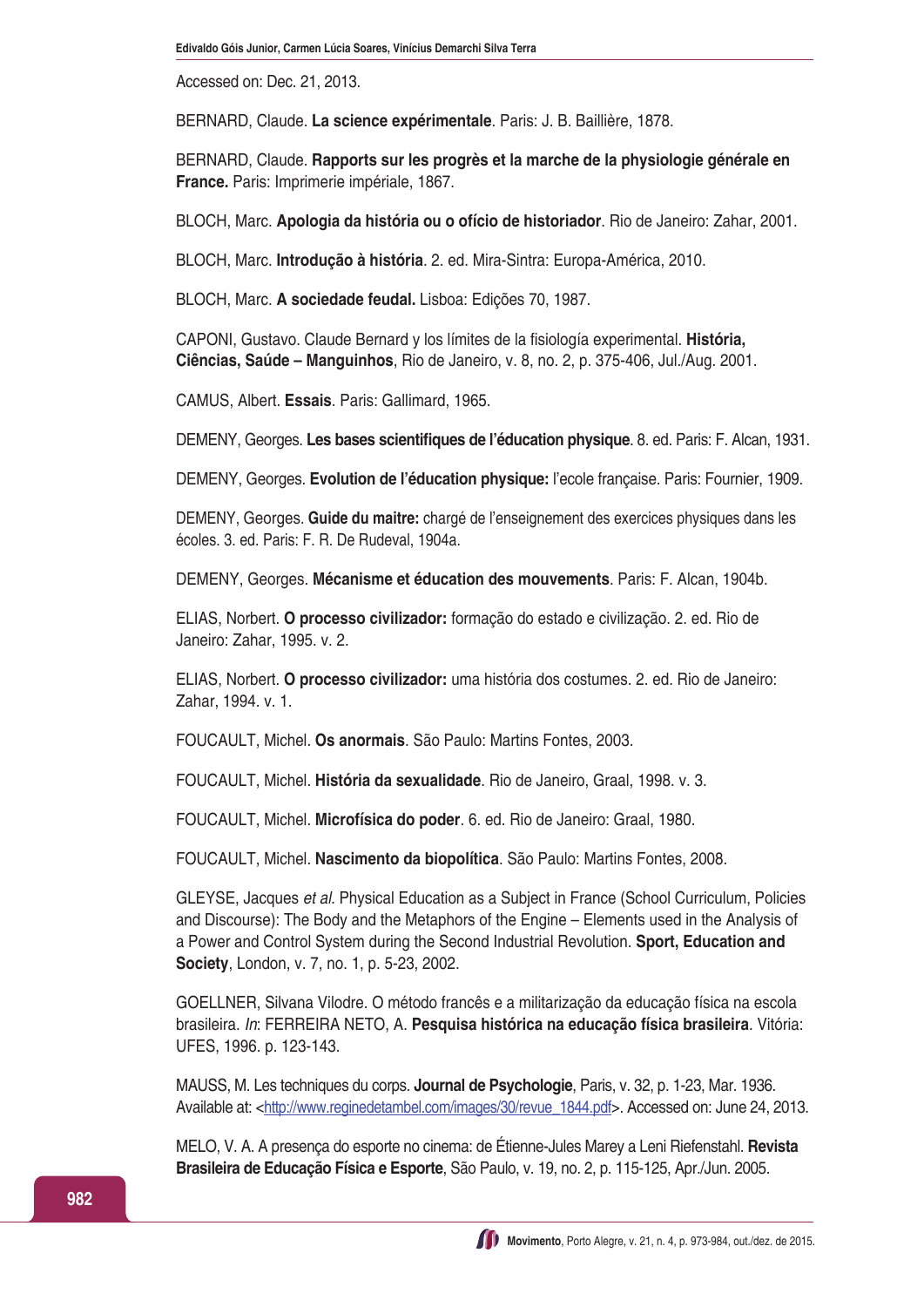RABINBACH, Anson. **The human motor:** fatigue, energies and the origins of modernity. Los Angeles: University of California Press, 1992.

SANT'ANNA, Denise Bernuzzi de. **La recherche de la beauté**. 1994. 658 f. PhD Thesis in History, Université Paris Diderot - 7, Paris, 1994. 2 v.

SANT'ANNA, Denise Bernuzzi de. Educação Física e história. *In:* CARVALHO, Y.; RUBIO, K., (Ed.). **Educação física e ciências humanas**. São Paulo: Hucitec, 2001. p. 48-66.

SHELLEY, Mary W. **Frankenstein**; or, the modern Prometheus. Cambrigde: Server, Francis, 1869.

SOARES, Carmen Lúcia. **Imagens da educação no corpo:** estudo a partir da ginástica francesa no século XIX. 1996. 119 f. PhD Thesis in Education, Universidade Estadual de Campinas, Campinas, 1996.

SOARES, Carmen Lúcia. **Imagens da educação no corpo:** estudo a partir da ginástica francesa no século XIX. Campinas: Autores Associados, 1998.

SOARES, Carmen Lúcia; FRAGA, Alex Branco. Pedagogia dos corpos retos: das morfologias disformes às carnes humanas alinhadas. **Pro-posições**, Campinas, v. 14, no. 2, p. 77-90, May 2003.

TERRA, Vinícius Demarchi Silva. **Memórias anatômicas**. 2007. 167 f. PhD Thesis in Education, Universidade Estadual de Campinas, Campinas, 2007.

TERRA, Vinícius Demarchi Silva. **Pedaços do tempo, gestos partidos**: memórias do corpo em movimento na fotografia de Étienne-Jules Marey. 2002. 133 f. Master's Dissertation in Education, Universidade Estadual de Campinas, Campinas, 2002.

VIGARELLO, Georges. A invenção da Ginástica no século XIX: movimentos novos, corpos novos. **Revista Brasileira de Ciências do Esporte**, Campinas, v. 25, no. 1, p. 9-20, Sep. 2003.

VIGARELLO, Georges. **Du jeu ancien au show sportif:** la naissence d'um mythe. Paris: Seuil, 2000.

VIGARELLO, Georges. **Lês corps rédresse:** histoire d'um pouvoir pédagogique. Paris: Armand Colin, 2001.

VIGARELLO, Georges. **O limpo e o sujo:** a higiene do corpo desde a idade média. Lisboa: Fragmentos, 1985.

VIGARELLO, Georges; HOLT, Richard. O corpo trabalhado: ginastas e esportistas no século XIX. *In:* CORBIN, A; COURTINE, J.; VIGARELLO, G. **História do corpo.** Rio de Janeiro: Vozes, 2008. v. 2, p. 393-478.

WHEWELL, William. **The philosophy of the inductive sciences:** founded upon their history. London: John W. Parker, 1860. v. 1.